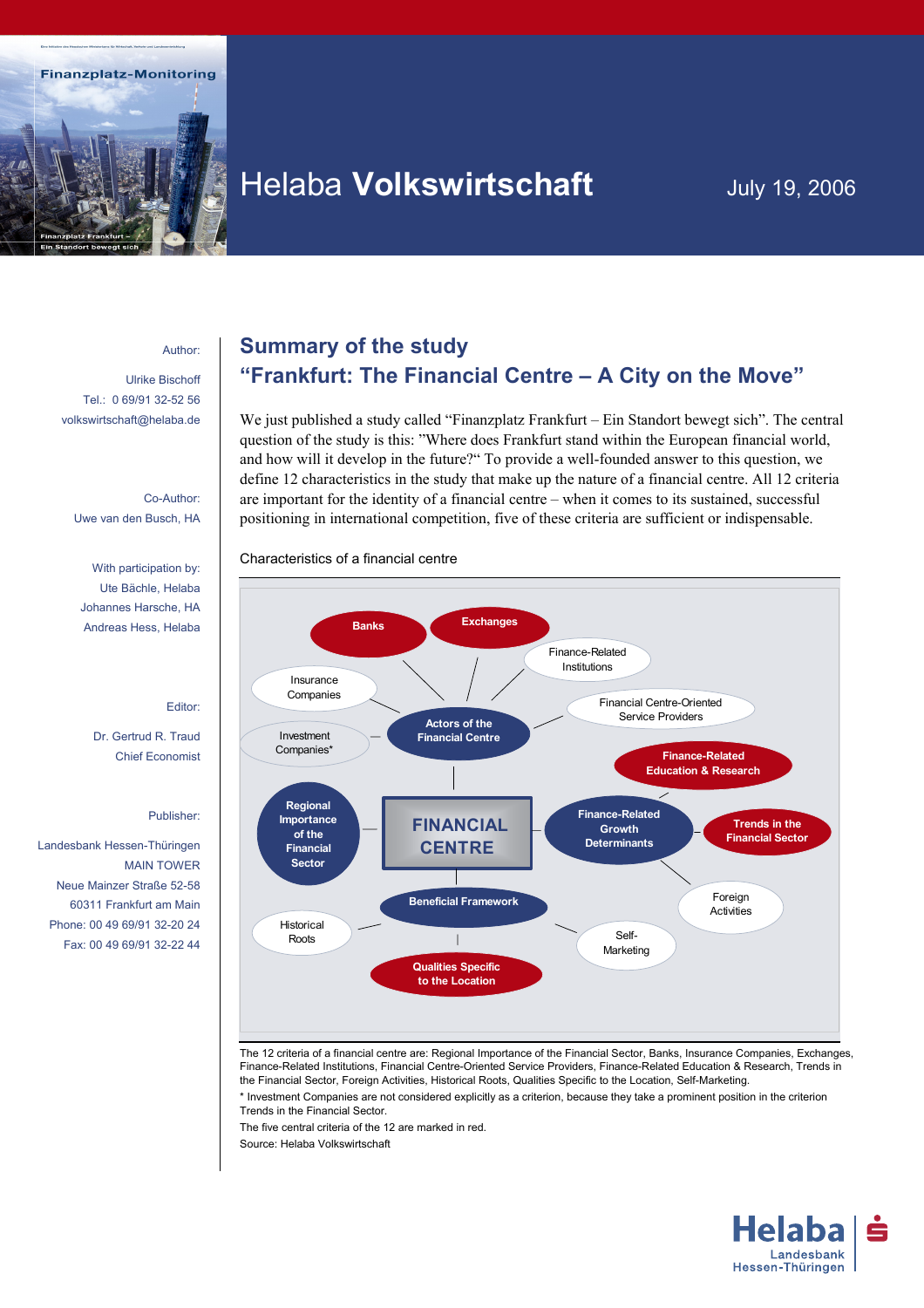### **Conclusion**

The British financial centre holds a position of uncontested pre-eminence in Europe. On the European continent, Frankfurt and Paris are competing for leadership. Frankfurt as a financial centre of has good chances of capturing that leading position over the medium term and securing it over the long term, since it has at its disposal more changeable parameters than is the case for France's financial centre, with its centralistic imprint. The financial metropolis on the Main has already started to move. However, the steps that have been taken to date are not yet sufficient. The sustained success of Frankfurt as a financial centre requires both more engagement by its players to open up market potential, and political measures to create more favourable background conditions.

| <b>Criterion</b>                     | <b>Frankfurt</b>                                           | London                                                           | <b>Paris</b>                               |
|--------------------------------------|------------------------------------------------------------|------------------------------------------------------------------|--------------------------------------------|
| <b>Banks</b>                         | $\left( \frac{}{\cdot} \right)$                            | $\left(\begin{array}{c} \bullet & \bullet \end{array}\right)$    |                                            |
| Exchanges                            | $\left( \bullet \right)$                                   | $\mathbf{C})$                                                    | $\cdot$ :                                  |
| Finance-Related Education & Research | $\left( \begin{matrix} \cdot \ \cdot \end{matrix} \right)$ | $\left(\cdot\right)$                                             | $\binom{1}{2}$                             |
| Trends in the Financial Sector       | $\left( \frac{}{.}\right)$                                 | $\left(\cdot\right)$                                             | $\left( \frac{\cdot \cdot}{\cdot} \right)$ |
| Qualities Specific to the Location   |                                                            | $\left( \begin{array}{c} \bullet \\ \bullet \end{array} \right)$ | $\bullet$ $\bullet$                        |

### **Assessing Europe's three great financial centres using the core criteria**

© shows that the financial centre is well-positioned in terms of its international competitiveness <sup>®</sup> indicates that there are some shortcomings  $\oplus$  indicates a position in the middle.

Sources: Helaba Volkswirtschaft, Hessen Agentur

- A comparison of Europe's three great financial centres using the five essential qualities of a financial city – Banks, Exchanges, Finance-Related Education  $\&$  research, Trends in the Financial Sector, Qualities Specific to the Location – reveals **London's pre-eminent position**. The British financial centre receives the highest mark in four out of the five categories. Only the Qualities Specific to the Location receive a middling grade because of the expensive commercial real estate and the high cost of living, as well as the state of the public infrastructure.
- Although **Frankfurt and Paris** do not play in the same league as **London**, they are at least its **equal in some areas** – e.g., with respect to the Exchanges – or even better positioned, as in the case of Frankfurt when it comes to Qualities Specific to the Location. The good infrastructure of the city on the Main, combined with short distances and the relatively inexpensive commercial real estate and low cost of living tend to make up for the relatively high corporate taxation in Germany.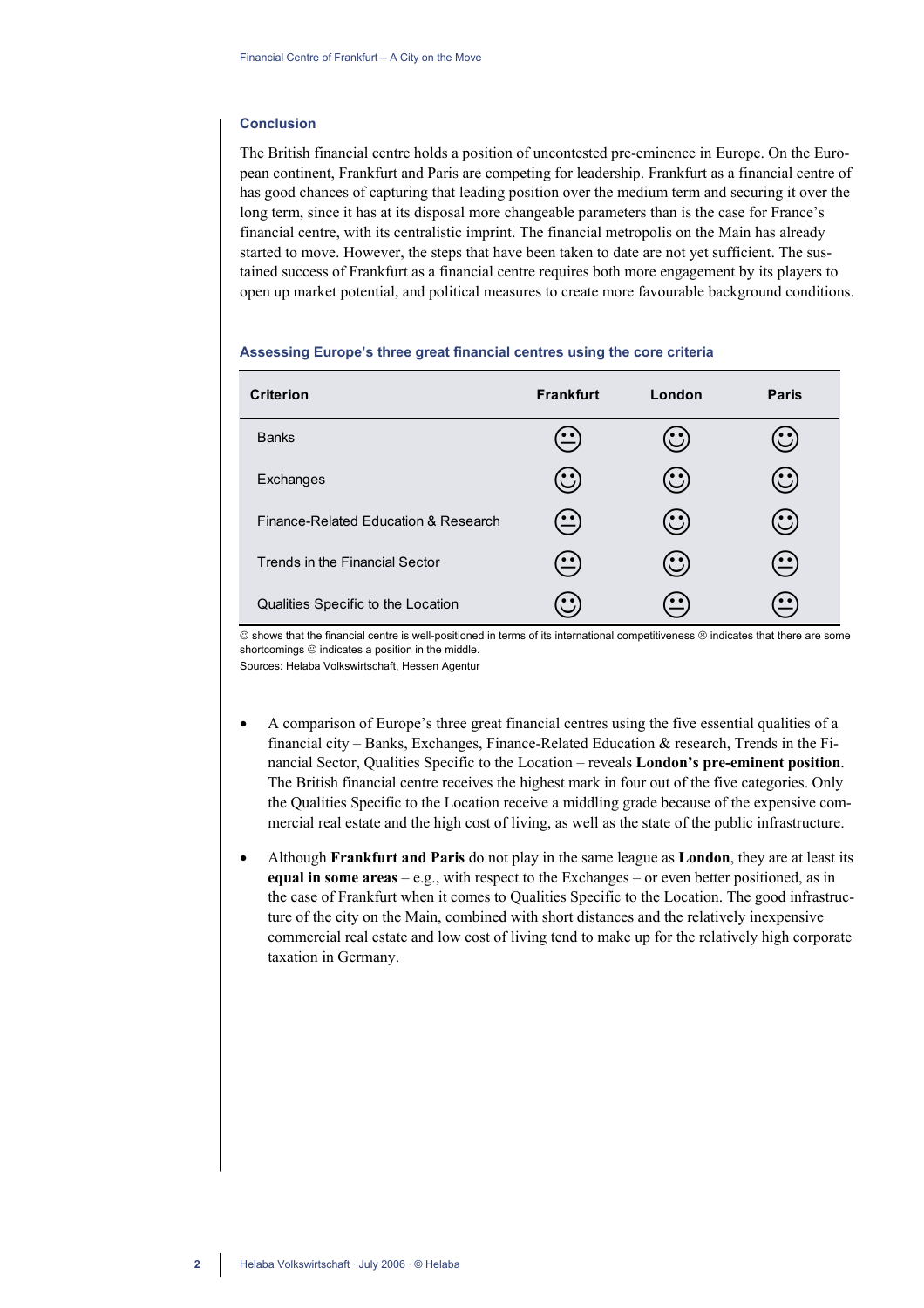Because London as a financial centre clearly holds the pre-eminent position, the focus of the following discussion will be on a **comparison of the German and French financial centres**. Looking at the five factors of success for a financial sector, we find two equal scores, with Paris ahead in two other areas and Frankfurt in one:

- With the Deutsche Börse and Euronext, both **Frankfurt and Paris** have at their disposal an **important, highly competitive Exchange.**<sup>1</sup>  [I](#page-2-0)n terms of market capitalization, Deutsche Börse, located in Frankfurt, is at the very top in Europe – in spite of the competition within Germany from regional stock exchanges. Moreover, Euronext is a European multi-country stock exchange; when it comes to trading in derivatives, Euronext and London's LIFFE compete with the German-Swiss futures and options exchange Eurex.
- In terms of the **Trends in the Financial Sector**, **Frankfurt and Paris range in the middle**. Often times, newer currents in financial markets cannot be fully implemented because of the legal and regulatory regime. The financial centres on the European continent have different emphases: while in Germany the market for credit risk transfer is further along, France already has REITs and a more dynamic investment sector. International private equity and hedge fund companies are doing extensive business in both countries, although they are currently paying special attention to the German market.
- The **banking centre Paris** is **well-positioned** internationally, given the centrality and high profitability of its top institutions, while **Frankfurt banks** – like the sector as a whole in Germany – range only **in the middle** in this category. One must bear in mind the different national starting positions for the banking sector. For example, Germany's economic situation weighed on the sector for years; by contrast, French banks were able to post better results against a backdrop of more positive basic conditions. The current economic revival in Germany is helping the recovery of domestic financial institutions, which are now able to achieve growth in earnings again.
- As a **Finance-Related Centre of Education & Research**, the German financial centre does **not yet possess the international renown** of its British and French competitors. **Frankfurt** has made progress, however, and it offers a growing intellectual infrastructure in the financial industry. With the House of Finance, the city on the Main is on the right track to strengthen its financial centre at the roots and promote its powers of innovation. At the same time, this strengthens another important growth determinant for a financial centre: Trends in the Financial Sector.
- When it comes to **Location-Specific Qualities, Frankfurt** has the **advantage** over its two competitors. While Frankfurt is well-positioned on most of these criteria, **Paris** ranges only **in the middle**. The relatively expensive commercial real estate and high cost of living in the French capital are factors that are difficult to influence. The relatively unfavourable corporate taxation at the German financial centre could be rectified, while Paris has a need for improvement with respect to the taxation of highly qualified personnel.

 $\overline{\phantom{a}}$ 

<span id="page-2-0"></span><sup>&</sup>lt;sup>1</sup> Since the planned merger into NYSE Euronext is not expected to be completed until the end of the year, a status-quo examination of Deutsche Börse, Euronext, and London Stock Exchange is appropriate for a comparative analysis of the financial centres of Frankfurt, Paris, and London at this time.